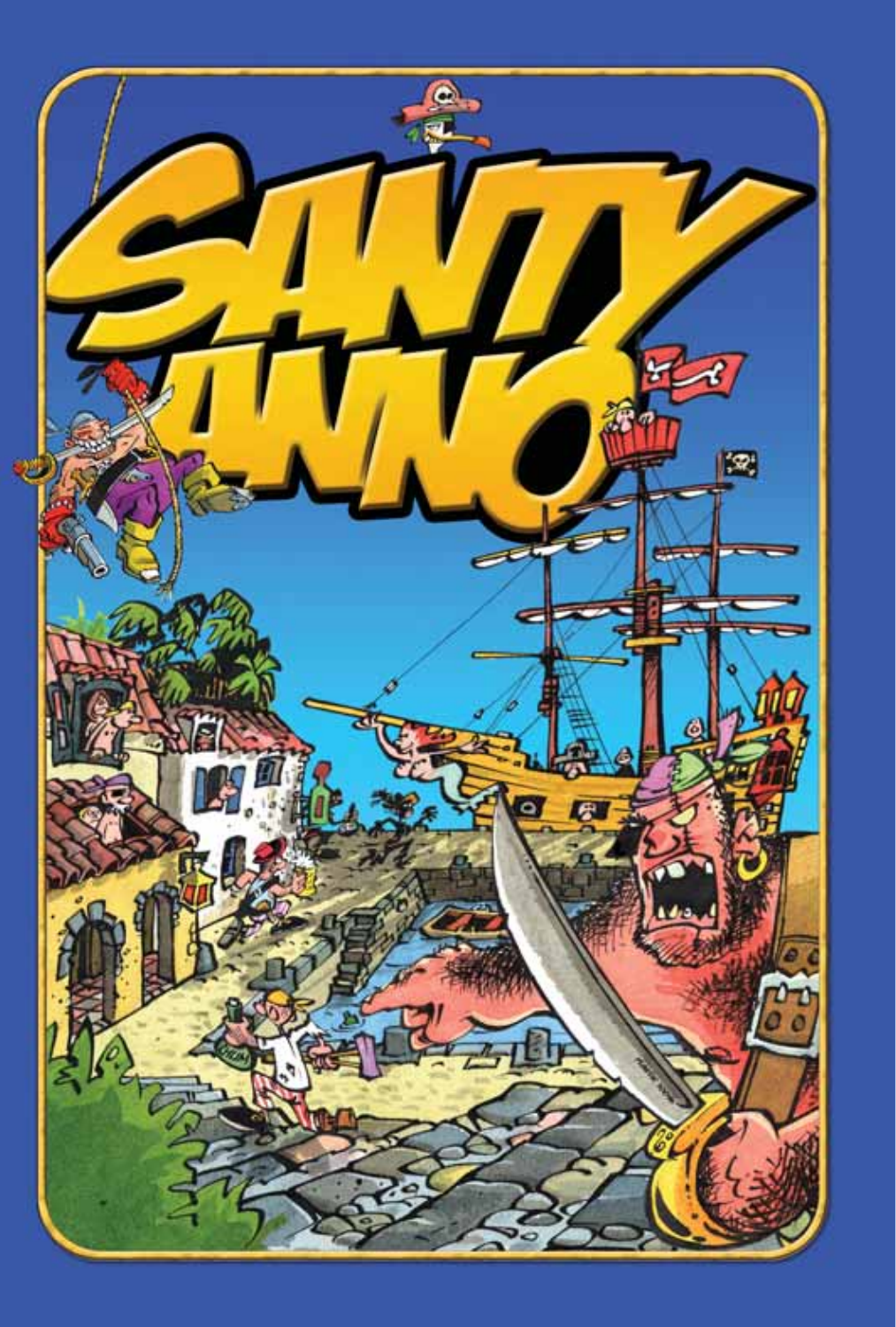

# **Santy Anno**

**3 to 8 players / 10 years and above / 30 min Translation : Benoît Löscher This is an exciting pirate game created by Alain Orban and produced by the "Belgians with Sombreros" of Repos Production.**

#### **HISTORICAL BACKGROUND**

**You are one of the notorious pirates of the SANTY ANNO, the terrifying three-master that makes the Caribbean seas insecure. After a long night drinking rum and partying, you have forgotten where your ship is and, even worse, who is your captain!**

**To resolve this, actually very common problem in a pirate's life, the pirate's guild has initiated a new**  tradition: the first 3 on board will respectively **become captain and first mates. The ones arriving too late will be demoted to ship's boys and spend the rest of the trip cleaning the deck!**

**Will you be fast and smart enough to avoid being spending the rest of your time with brush and bucket instead of sword and gun?**

#### 1 - AIM OF THE GAME

**Avoid to be demoted and get a maximum of ducats. At the end of the game (5 rounds) the player with the most money is nominated captain and**  wins. The next 2 are his first mates. The



**others lose and have to pay for the next round… and to clean the table and glasses! At 3 or 4 players, there will be only one winner: the captain.**

## 2 - MATERIAL

- **58 cards (37 Basic and 15 Expert boarding cards, 6 Event cards)**
- **Coins representing ducats (values from 1 to 5)**
- **These rules**
- **8 ships**
- **8 pirate tiles, 8 scuttles and 8 pirate frames**
- **1 "harbour" board**

## 3 - SET UP

**- Put 8 chairs around a table and take a seat.**

**- Put the 8 ships randomly in front of the chairs (the numbers should not be in sequence). The 8 ships must be placed on the table even if you are less than 8 players!**

**- Put the harbour on the centre of the table.**





**- Each player takes a pirate, his scuttle and the corresponding rectangular tile. He puts the tile** 

11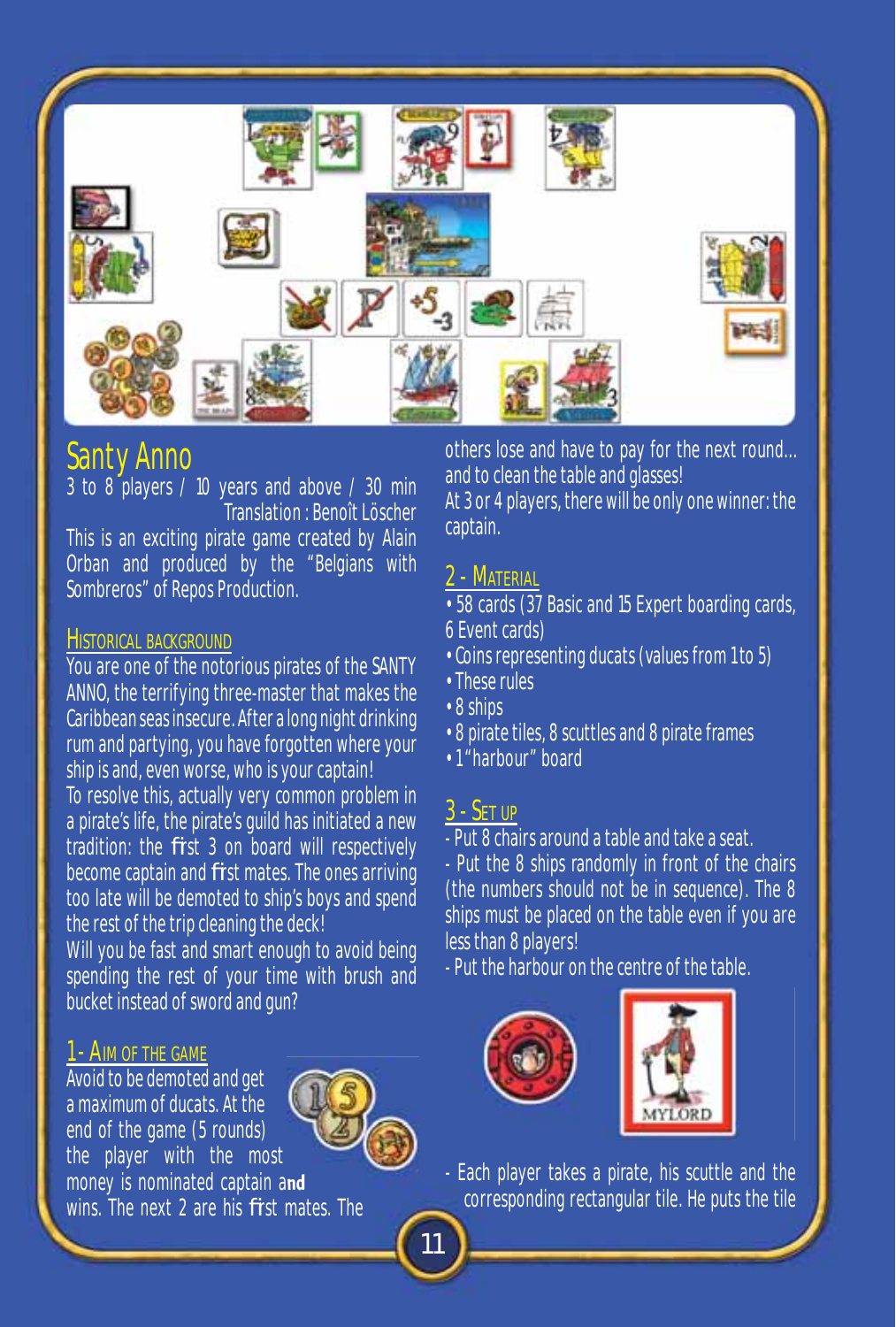**on the left hand side of the ship. The 8 frames, the remaining tiles and scuttles should be put back into the box.**

**- Sort the ducats by their values.** 

**- Put the 15 boarding cards with a star (expert level), the 6 event cards (with a telescope on their back) in the box, they are not use in the base game.**

The other cards are shuffled and piled up face **down beside the harbour.** 

**The most experienced player is called the Bosun. He will reveal the cards and double check the moves of the pirates.**

## THE GAME

**You play in 5 rounds. At the beginning of each round, a series of boarding cards are revealed. All the pirates play at the same time and must try to sit down as fast as possible in front of their target ship that is established by the boarding cards.** 

The first 5 players that get to their ship (not necessarily the Santy Anno) get ducats: the first **one 5, the second 4 and so on. So you not only have to sit in front of the right ship, but you also need to be amongst the firsts!** 

#### 1 - DESCRIPTION OF THE SHIPS

**The ships are all different but do have common elements. It is important to take a closer look to them since all boarding cards are based on these elements and their characteristics.**

**Each ship has 4 elements that allow**  her to be identified **amongst the others: • the crow's-nest**

- **the sails**
- **the hull**

**• the name plate Each element has a given colour (yellow, red, blue or green).** 



**Each ship has 4 different colours, none of** 

**her elements having the same colour. It is also important to notice that only 2 elements do have the same colour amongst the 8 ships. For example, only 2 ships do have red sails, only 2 a red crow'snest, etc.**

**The ships also have a name and a number from 1 to 8.**

**Finally, in one of the 4 corners, you can see Coco, our beloved parrot.**

## 2 - A ROUND

**A round is divided in 4 phases.**



## PHASE 1: " CAST OFF

REVEAL THE BOARDING CARDS

**All the players have to stand behind their chair and take their scuttle in their hand.** 

**The Bosun reveals the boarding cards face up in**  line beside the harbour. In the first round, 5 cards **are revealed. The cards will be read in the order indicated by the arrow on the harbour. To avoid other players to start thinking, the cards will be placed in the reverse order of reading, from the**  last to the first. When the latter is revealed he **shouts "Cast off!!" to start phase 2.**

#### PHASE 2 : FIND YOUR SHIP

**Each player looks at the boarding cards and mentally moves his pirate from ship to ship to the**  final destination that is defined by the complete

**series of moves described by the cards. You have to apply these cards one after the other**  following the order defined by the arrow on the **harbour.**

Note that the move defined by a card applies **to the ship on which the pirate currently is (not necessarily the starting ship). Ships do never move, and it is forbidden to move one's pirate during this phase!**

As soon as a player thinks to know his final **destination (target ship), he runs around the table to sit in front of the ship and as soon as he**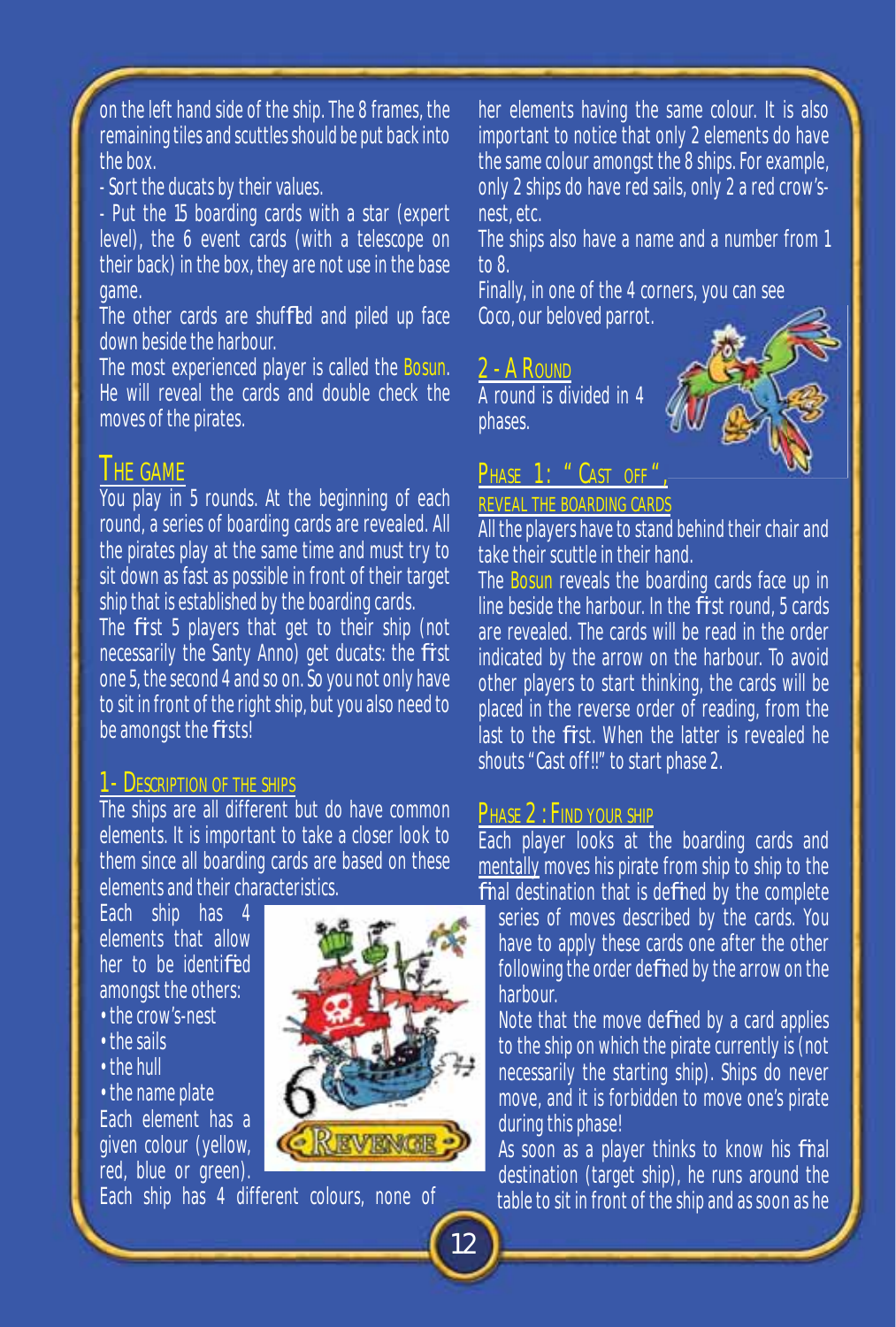**sits, he puts his scuttle face down on the harbour. If there is already a scuttle, he puts his on top of it to create a stack. If a player put his scuttle before sitting, he has to take it back, sit down and put it back on the stack.**

**Two or more persons can sit on the same chair; the second one has to sit on the previous one's lap and so forth. Er… Make sure that the chairs are robust enough before starting the game… if you have some doubts, better remain standing behind the person seated and put your hands on his shoulders.**

**The players can choose the way they run around the table.**

**If all the players but one have arrived, they count down from 5 to 0. Phase 2 ends at 0. If the last player is not sitting by then, he has to place his scuttle on the left hand side of the harbour. He won't get any money in this round and has to sit onto a chair that remains free.**

#### PHASE 3 : RESOLVE THE BOARDING CARDS

**Now that everybody is sitting, you have to check if the pirates are on the correct ship. This has to be done very carefully to avoid mistakes. Let the Bosun lead the manoeuvre.**

We advise you for your first games to resolve the **boarding in sequence one pirate after the other. Let the Bosun move the tiles to avoid any mistakes.**

**This will also let you understand the procedure. To indicate that a pirate has completed all of his moves, put the tile on the target ship.**

**Once you know the game better and all the players understand the moves, you can apply the move defi ned by a card to all the pirates at once.**

The **Bosun** takes the first card and applies the **corresponding moves. To avoid any mistake, the order of the colours and letters in which the moves are done are shown on the harbour board. Once a pirate has moved, he is placed on the ship. If a pirate has not to be moved, put him on his current ship. Once the move defi ned by the cards has been applied to all the pirates, put them all on the left** 

**hand side of their ship and discard the card. Take the next one in sequence and apply the related moves. Do all the moves as requested by the Bosun.**

**Pay attention while applying this method since pirates can cross each other. After each move put the pirate on the ship, so you can easily identify which ones have been moved.**



## PHASE 4 : SPLIT THE LOOT

**The Bosun takes the pile of scuttles and turns it**  upside down to see the first one who arrived. If **this one is on the right place, i.e. if he sits in front of the right target ship, the Bosun puts the scuttle on the right hand side of the harbour. If the player is not on the right place, the scuttle is put on the left hand side. The Bosun checks the other scuttles the same way. The pirates that are on the left place are put in arrival order.**

**Then the Bosun distributes the money to the people who are correctly seated: a 5 ducats coin on the fi rst scuttle, a 4 ducats coin to the second and**  so on till the 5<sup>th</sup> one who receives a 1 ducat coin. If **there are less than 5 people correctly seated, the remaining coins are put back into the box Finally, each player takes his scuttle back as well as** 

**the coin that might be on it.**

**Each player has to hide his loot in a safe and secret place… such as your pocket for example.**

13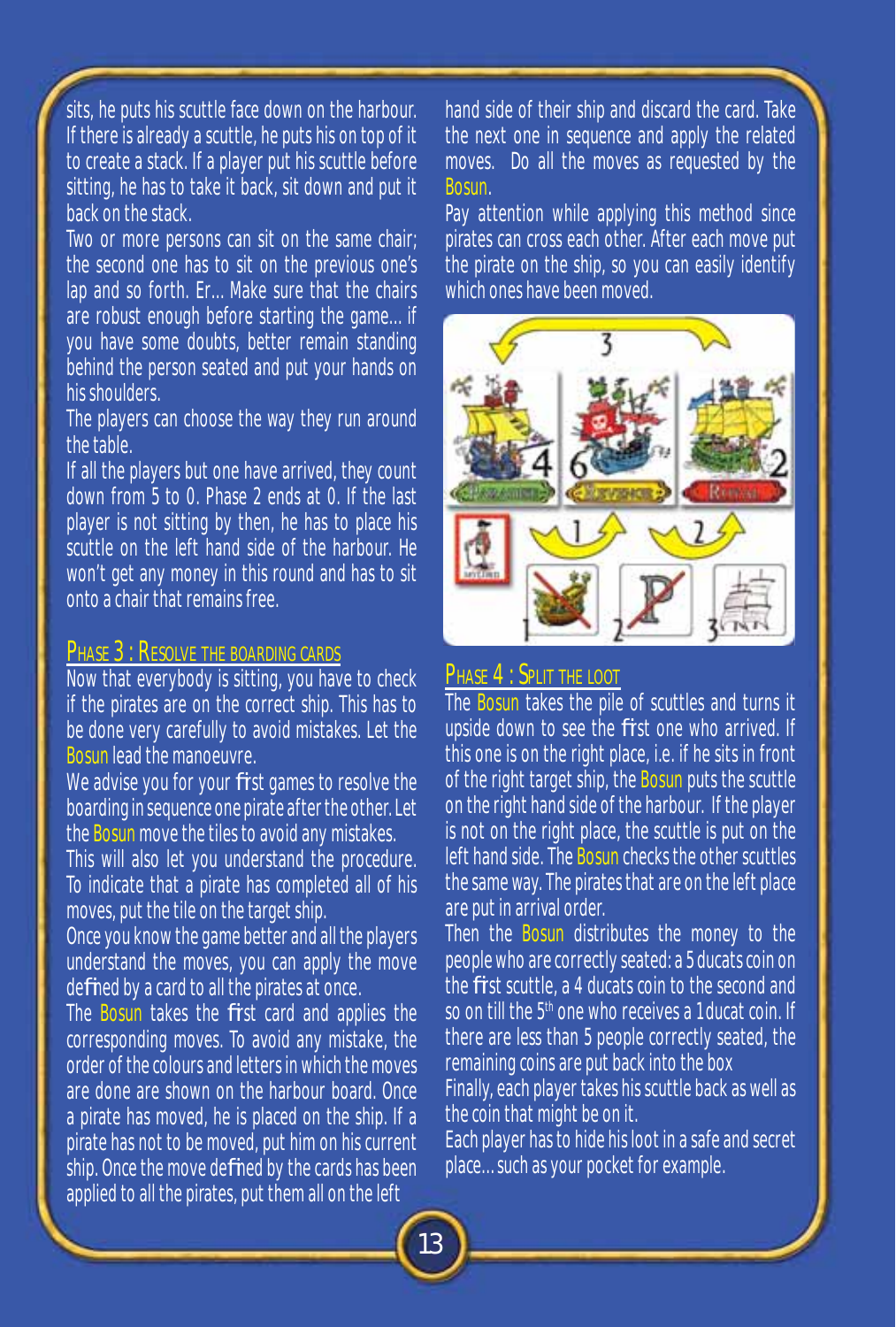## 3 - END OF THE ROUND AND NEXT ONES

**Each player stands up behind the chair where his pirate currently is – if it is not the case yet – and all used boarding cards are discarded. A new round begins.**

**The Bosun reveal one more cards per round: 6 cards in the second round, 7 in the third, 8 in the**  fourth and finally 9 in the fifth one.

**Special rule for the last two rounds (8 and 9 cards).**

**The players have to run once around the table before sitting down. Therefore, the scuttle is left beside the starting ship. It will be taken once the player has completed his round. Note that the player can then change direction to go to his target seat.**

## 4 - END OF THE GAME

**The game ends after splitting the loot in the 5th round. The player having the most ducats becomes the captain and is the winner. The second and third become his first mates. The others loose and have to pay for the next round… and to clean the table and glasses!**

**Don't forget to return the coins you might have left in your pockets!**

**In case of a tie, the one with the most 5 ducats coins wins. If there is still a tie, it is the one with the most 4 ducats coins and so forth. And in the very seldom case that people have the exact same coins, we advise you to do an arm-wrestling match.**

## BOARDING CARDS

**There are 4 types of boarding cards in the base game: element, colour, name and number. They**  define the pirates' moves. Reminder: the ships do **not move, and the boarding card is only applicable to the ship the pirate is currently located (not necessarily the starting ship).**

## 1 - THE ELEMENT CARDS



**The element cards (crow's-nest, sails, hull and name plate) tell you that the pirate has to move to the other ship where the shown element is of the same** 

**colour as of the one of his current ship: the target ship is the one having the shown element of the same colour.**

**E.g.: " The Brain " who is on a ship with a red hull (" Sahara"). He moves to the other ship with a red hull, the " Viper". If there is a pirate on the target ship " Viper ", they swap their place.** 



**There are 2 types of element card: The white ones and the one with a colour struck out.**

**The white cards tell you that the boarding is applicable to all 4 colours.**

**The cards with a colour struck out tell you that the boarding applies to all the colours but the one shown on the card.**

**E.g. : all the pirates but the ones on a ship with yellow hull move to the ship with hull of the same colour as their ship.**

**To simplify the boarding resolution during phase 3, please process in the colour order as indicated on the harbour.**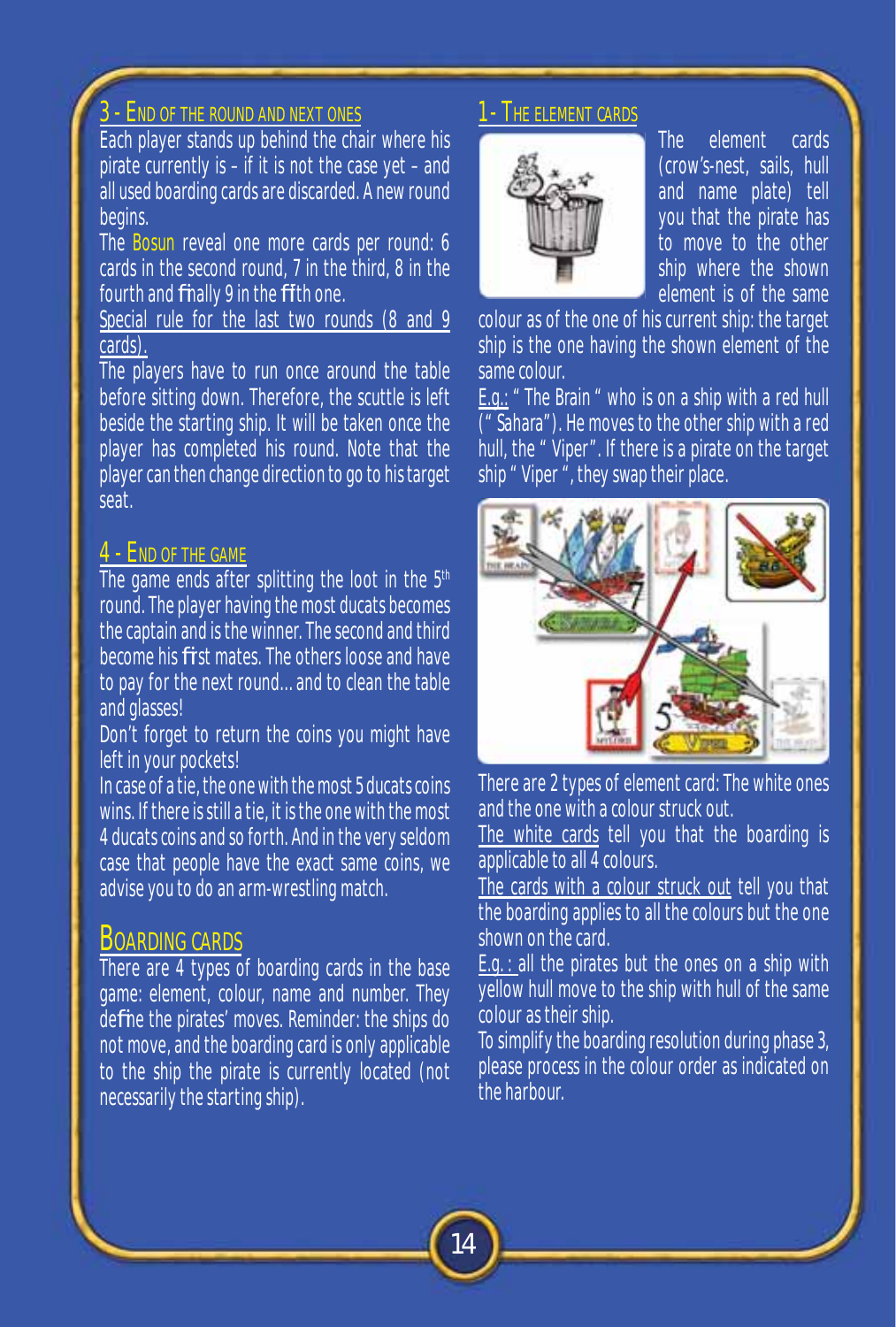## - THE COLOUR CARDS



**The colour cards do not show any element. You have to look which of the elements of your current ship has the same colour as the card. The pirate moves to the ship having** 

**this element of the same colour of the card. E.g.: The yellow card is to be applied. " El Belgo" is on the " Paradise ", a ship having yellow sails. He now has to move to the other ship having yellow sails, the " Royal".** 



**To ease the resolution at phase 3, perform the moves from top to bottom: crow's-nest, sails, hull and name plate.**

#### 3 - THE NAME CARDS



**The name cards tell you to move to the ship that has a name starting with the same letter as the current one.**

**There are 2 types of name cards: the ones** 

**with a letter struck out, and the ones with 4 letters.**

**The cards with 4 letters tells you that the move is applicable to all letters**

**The cards with a letter struck out tells you that the move is applied to all letters but the one shown on the card.**

**E.g.: The card with a P struck out is to be applied. " Beauty " is on the " Profundis ". She does not move.** 

**" Edward "who is on the " Royal" moves to the " Revenge "**



**To ease the resolution during phase 3, please follow the order of the letters as shown on the harbour (P, R, S and V).**

#### 4 - THE NUMBER CARDS



**To resolve this card, you must add the number of the current ship to one of the ones shown on the card. The result is your target ship. Take the number (positive** 

**or negative) of the card that gives you a result between 1 and 8.**

**E.g.: For the card +3/-5, the pirates on ship 1, 2, 3, 4 and 5 will add 3, the ones on ship 6, 7, 8 subtract 5.**

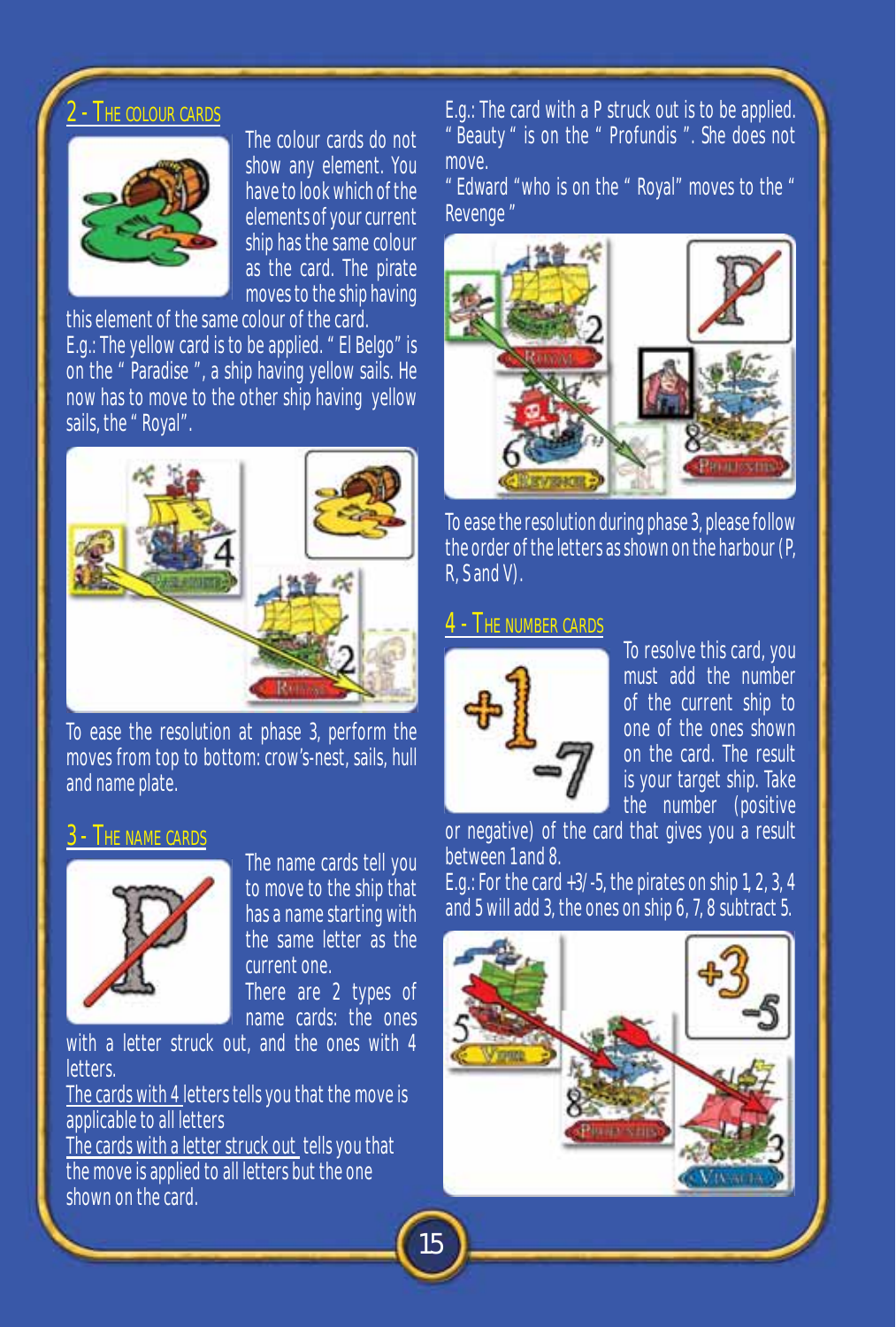## EXPERT BOARDING



**Once you are familiarised with the base game, we invite you to play with the expert cards: remove randomly 10 of the base boarding cards and add the expert cards to** 

**the remaining boarding cards.**

#### 1 - THE HELM CARDS



**The helm cards tell you that the pirates have to move from ship to ship in the direction shown on the card.The cards are numbered from 1 to 4 in both directions. When** 

**resolving this card in phase 3, the Bosun asks that each player takes the pirate that is in front of him and ask that everybody moves it together at his pace.**

### **E.g. : the crow's-nest/hull card is to be applied. You are on the "Paradise"; this ship has a red crow's-nest and a blue hull. Your target ship will be the one with a blue crow's-nest and a red hull, the " Viper".**

#### 3 - THE COCO CARDS



**The Coco cards tell you that the pirate has to move to the ship having Coco in the same corner as your current ship. Again to ease the card resolution in phase** 

**3, make the moves in the order shown on the harbour.**

#### 2 - THE DOUBLE CARDS



**The double cards show 2 ship elements. To find the target ship, you'll have to look at the colour of these 2 elements on your current ship and**  swap them to find the

#### **corresponding ship.**



16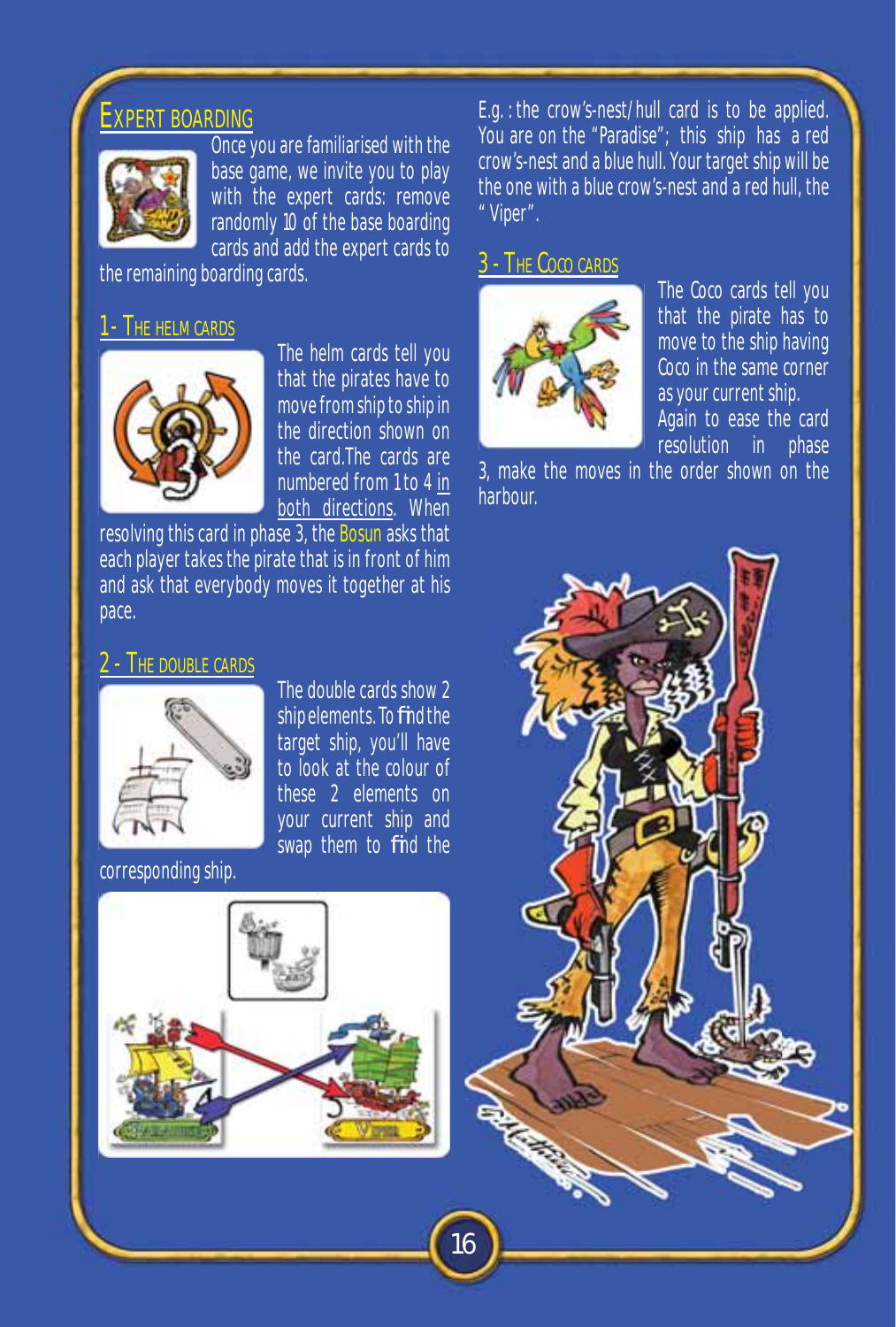## EVENT CARDS



**The event cards have a special back with a telescope. There are 6 cards representing 4 different events.** 

**The event cards should be introduced once you are familiar with the base** 

**and expert games. They make the pirate's life even spicier.**

The event cards are shuffled and piled up face **down next to the boarding cards.**

**When the Bosun reveals the boarding cards, he**  leaves the first boarding card face down and **inserts the event card - also face down - between the 3rd and 4th boarding.**



**The Bosun then returns simultaneously both cards**  (the first boarding and the event cards) shouting **"cast off!".**

**The rest of the round remains the same with the exception of the event occurring between the 3rd and 4th move.**

#### 1 - WHIRLWIND



**A whirlwind increases the confusion in your quest for the right ship. The boarding card before and the one after the whirlwind are swapped. The pirates** 

**must therefore apply the 4th boarding card before the 3rd one.**

#### 2 - SEASICK



**Well, there must have been something odd with the food or the rum tonight, you become seasick.** 

**All the boarding cards after this event are** 

**impacted. After each boarding card that follows this event, the pirate has to move to the next ship in the direction indicated by the card. In fact, it is as if they applied the helm of value 1 after each boarding, even if they did not move. Note: there is one card for each direction.**

## **3 - THE BERMUDA TRIANGLE**



**Even in the quietest harbour the Bermuda triangle has its effects. The boarding cards that follows this events must be read in reverse order. So the 1st, 2nd and 3rd**

**boarding cards are applied, than the last, last but one, and so forth until the 4th boarding.**

#### 4 - RUM OR THE ULTIMATE CHALLENGE



"A good pirate can find **his ship backwards" said Black Beard before falling into the sea and drowning.**

**During the second phase you have to walk** 

**backwards to get to your seat.** 

**As an ultimate challenge run once backwards around the table before getting to your seat (as you would do in the 4th and 5th rounds).**